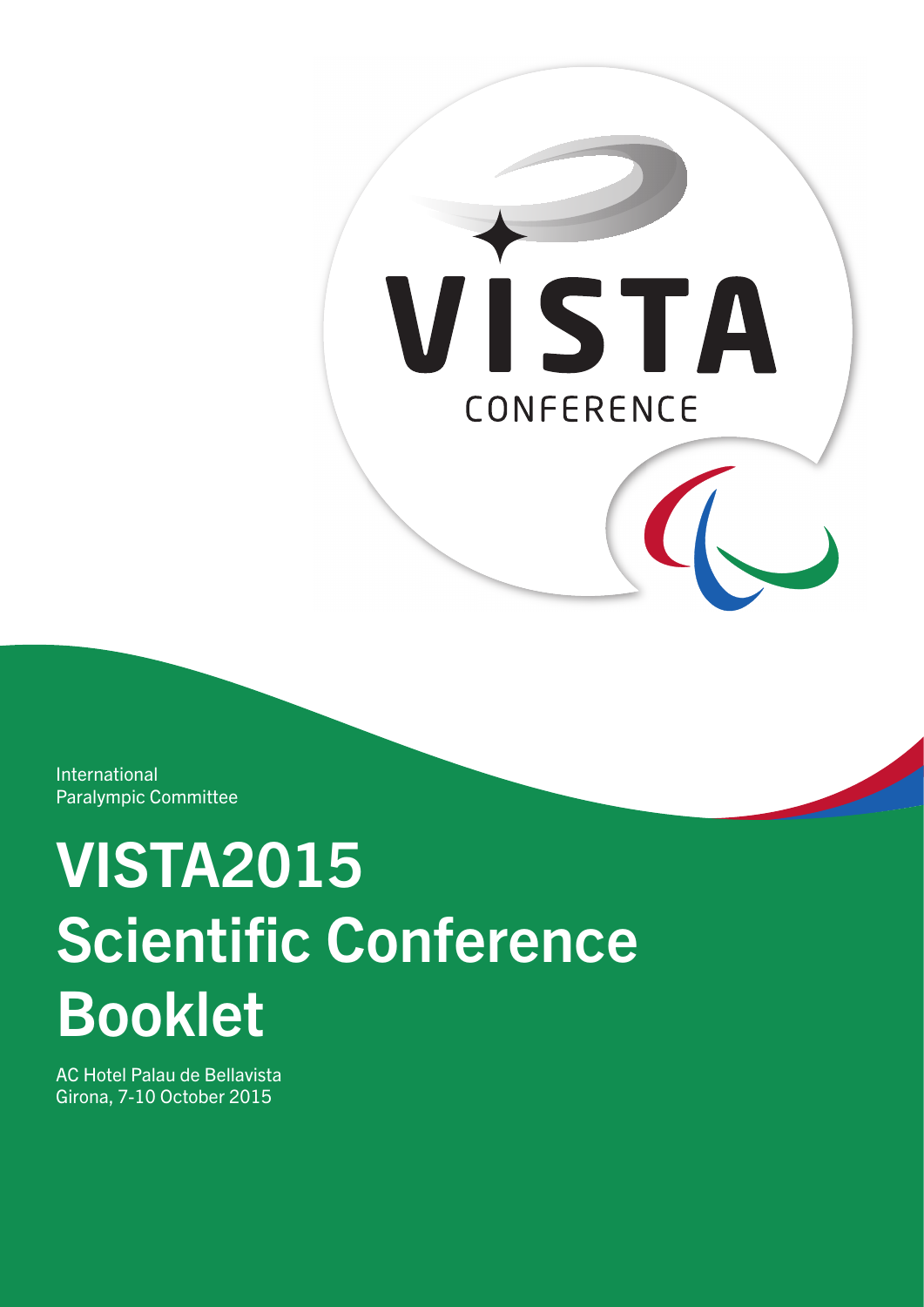

# #110

Race analysis in swimmers with visual impairment at the 2012 London Paralympic Games using individual distances method

Almena A; Pérez-Tejero J; Veiga S; Navarro E.

Polytechnic University of Madrid (Spain)

## Introduction

International Paralympic Committee (IPC) establishes a classification system for swimmers with visual impairments, categorizing them into three functional classes using as criteria the degree of visual acuity, field of vision and light perception (Daly, Malone, Burkett, Gabrys, & Satkunskiene, 2009; Malone, Sanders, Schiltz, & Steadward, 2001; International Paralympic Swimming Comitte, 2005). Race analysis based on individual distances (Veiga, S., Cala, A., Mallo, J., & Navarro, E. (2013) provides the distances traveled by the swimmer in each of the race segments, having the emergence of the swimmer´s head as a reference for analysis. The aim of this study was to examine the influence of functional classification on race performance parameters in Paralympic swimmers with visual impairment through the individual distances method.

## **Methods**

24 male swimmers distrubited along classes S11, S12 and S13 and 16 female distributed in class S11 and S12 classes in the 400 meters freestyle finals at the London 2012 Paralympic Games were studied. The 2D-DLT method was used to reconstruct the plane of motion during races. The variables analyzed were Dive distance (DD); Underwater distance (UD); Starting distance (SD); Free swimming distance (FSD); Turn in Distance (TinD); Turn out distance (TOutD); Finish distance (FD). Finally, total time (TT). A descriptive analysis of the variables was performed per gender and class. To evaluate the interclass differences, ANOVA plus post hoc Scheffé test were used for male swimmers and T Student for female swimmer. Significance level was set at  $\Box$   $\Box$   $\Box$  0.05.

## **Results**

A intraclass level for male gender the FSD increase linearly when the event progressed for the tree classes. In TInD the observed trend was to maintained constant; and the value of TOutD were reducing with the pass of the event. On the other hand, for female swimmers, the FSD increase but not linearly. And the TInD and ToutD decrease not linearly over the event. Comparison between classes were conducted. In male swimmers the S11 class differed significantly with S12 in FSD8 and TT; and the classes S12 and S13 in FSD1 and TOutD7. For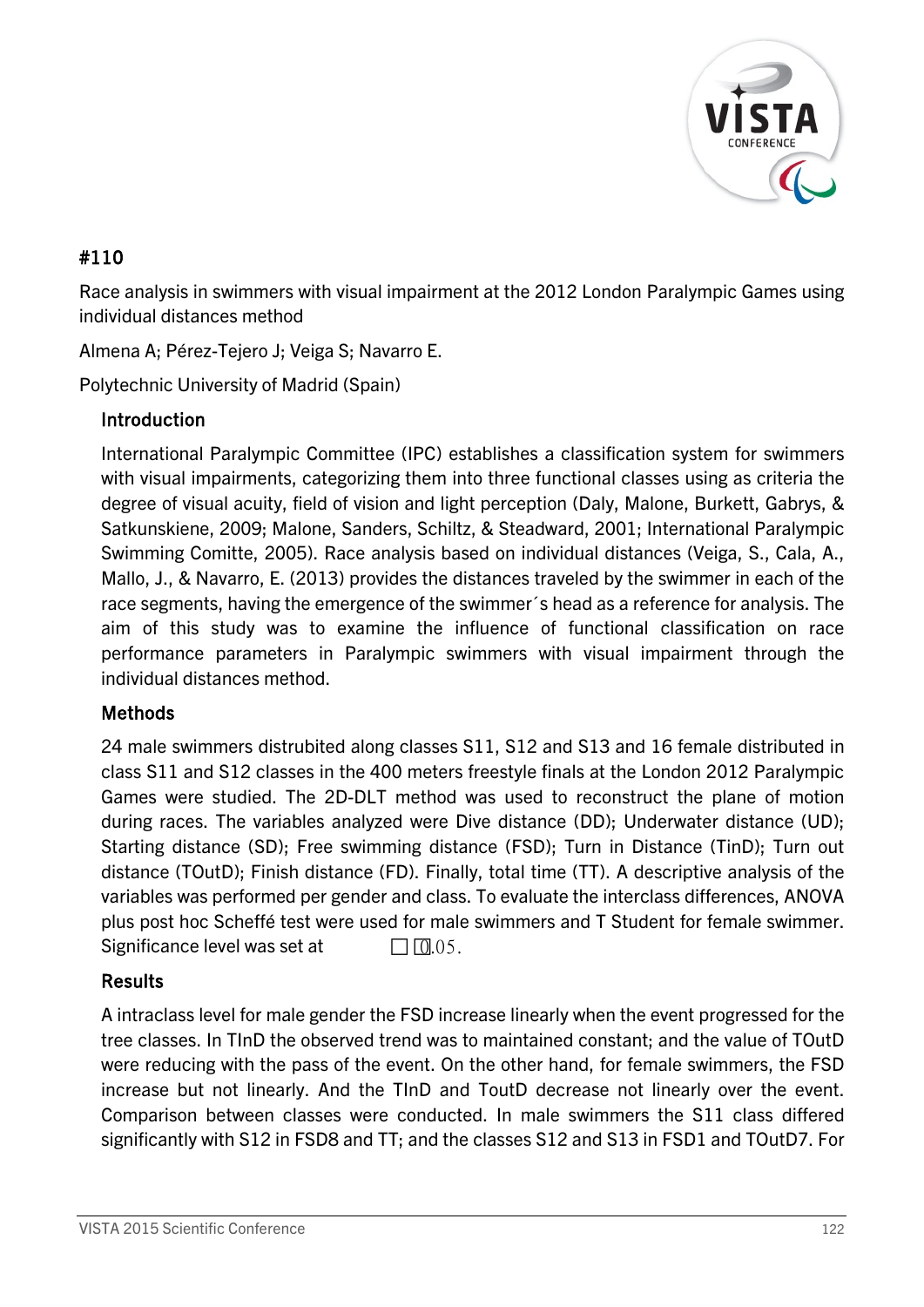

female swimmers significant differences were found between classes S11-S12 in: FSD1, TInD1, TOutD1, FSD2, TOutD2, TInD3, TOutD4, TOutD5, TInD6, TInD7 and TT. Comparison between gender were conducted. In the class S11 differed sgnificantly in DD, SD, FSD1, TOutD1, FSD2, TOutD2, TInD3, TOutD4, TOutD5, TInD7 and TT; and the class S12 in DD, UD, SD, FSD1, FSD3, TInD3, TOutD3, FSD4, TOutD4, FSD5, TOutD5, FSD6, TOutD6, FSD7, TOutD7, FSD8 and TT.

|                    | Male       |           |            |      |            |           |            | Female |        |           |  |
|--------------------|------------|-----------|------------|------|------------|-----------|------------|--------|--------|-----------|--|
|                    | <b>S11</b> |           | <b>S12</b> |      | <b>S13</b> |           | <b>S11</b> |        | S12    |           |  |
|                    | $\sf X$    | <b>SD</b> | X          | SD   | χ          | <b>SD</b> | X          | SD     | χ      | <b>SD</b> |  |
| DD                 | 3,29       | 0,31      | 3,33       | 0,25 | 3,36       | 0,2       | 2,77       | 0,27   | 2,94   | 0,18      |  |
| UD                 | 5,84       | 1,78      | 7,72       | 1,26 | 7,17       | 1,47      | 4,83       | 1,18   | 6,11   | 1,6       |  |
| <b>SD</b>          | 9,14       | 1,77      | 11,06      | 1,16 | 10,54      | 1,56      | 7,59       | 1,1    | 9,04   | 1,75      |  |
| FSD1               | 38,89      | 1,64      | 36,46      | 1,21 | 37,5       | 1,71      | 40,72      | 1,25   | 38,58  | 1,68      |  |
| TInD1              | 1,96       | 0,7       | 2,47       | 0,27 | 1,95       | 0,31      | 1,68       | 0,52   | 2,37   | 0,41      |  |
| TOutD1             | 5,01       | 0,71      | 5,9        | 1,02 | 6,02       | 1,92      | 4,06       | 0,52   | 5,26   | 1,02      |  |
| FSD <sub>2</sub>   | 43,28      | 1,02      | 41,85      | 1,07 | 41,71      | 2,09      | 44,28      | 0,71   | 42,8   | 1,07      |  |
| TInD <sub>2</sub>  | 1,71       | 0,46      | 2,25       | 0,56 | 2,26       | 0,28      | 1,66       | 0,42   | 1,94   | 0,37      |  |
| TOutD2             | 4,78       | 0,44      | 5,51       | 0,44 | 5,99       | 1,64      | 3,9        | 0,54   | 4,91   | 0,85      |  |
| FSD <sub>3</sub>   | 43,18      | 0,65      | 42,12      | 0,54 | 42,01      | 1,53      | 41,84      | 5,08   | 43,19  | 0,58      |  |
| TInD3              | 2,03       | 0,55      | 2,37       | 0,32 | 1,98       | 0,43      | 1,51       | 0,35   | 1,9    | 0,35      |  |
| TOutD3             | 4,69       | 0,58      | 5,47       | 0,36 | 5,6        | 1,47      | 4,94       | 3,05   | 4,81   | 0,74      |  |
| FSD4               | 43,24      | 0,86      | 42,26      | 0,53 | 42,18      | 1,62      | 43,2       | 5,25   | 43,17  | 0,99      |  |
| TInD4              | 2,07       | 0,42      | 2,28       | 0,32 | 2,25       | 0,32      | 1,59       | 0,39   | 2,02   | 0,47      |  |
| TOutD4             | 4,6        | 0,35      | 5,23       | 0,43 | 5,48       | 1,25      | 3,65       | 0,79   | 4,43   | 0,5       |  |
| FSD <sub>5</sub>   | 43,65      | 0,88      | 42,65      | 0,48 | 42,59      | 1,34      | 43,46      | 3,27   | 43,57  | 0,45      |  |
| TInD <sub>5</sub>  | 1,74       | 0,58      | 2,22       | 0,49 | 1,93       | 0,31      | 1,64       | 0,39   | 1,99   | 0,4       |  |
| TOutD <sub>5</sub> | 4,52       | 0,5       | 5,27       | 0,34 | 5,3        | 1,14      | 3,76       | 0,69   | 4,52   | 0,42      |  |
| FSD <sub>6</sub>   | 43,71      | 0,86      | 42,54      | 0,74 | 42,69      | 1,36      | 42,35      | 4,86   | 43,58  | 0,38      |  |
| TInD <sub>6</sub>  | 1,77       | 0,49      | 2,19       | 0,48 | 2,01       | 0,29      | 1,4        | 0,32   | 1,89   | 0,51      |  |
| TOutD6             | 4,67       | 0,67      | 5,16       | 0,37 | 5,33       | 1,16      | 4,71       | 3,5    | 4,31   | 0,35      |  |
| FSD7               | 43,25      | 0,85      | 42,7       | 0,57 | 42,69      | 1,16      | 42,79      | 3,95   | 43,93  | 3,27      |  |
| TInD7              | 2,07       | 0,27      | 2,14       | 0,47 | 1,98       | 0,36      | 1,38       | 0,25   | 1,76   | 0,26      |  |
| TOutD7             | 4,34       | 0,52      | 5,19       | 0,28 | 4,86       | 0,52      | 3,88       | 0,85   | 4,43   | 0,31      |  |
| FSD <sub>8</sub>   | 44,51      | 0,8       | 43,5       | 0,43 | 43,5       | 0,6       | 44,72      | 1,05   | 44,37  | 0,31      |  |
| <b>FD</b>          | 1,15       | 0,44      | 1,31       | 0,28 | 1,63       | 0,42      | 1,39       | 0,38   | 1,2    | 0,31      |  |
| TT                 | 289,22     | 10,75     | 263,71     | 9,63 | 253,57     | 8,8       | 340,09     | 25,3   | 288,88 | 8,08      |  |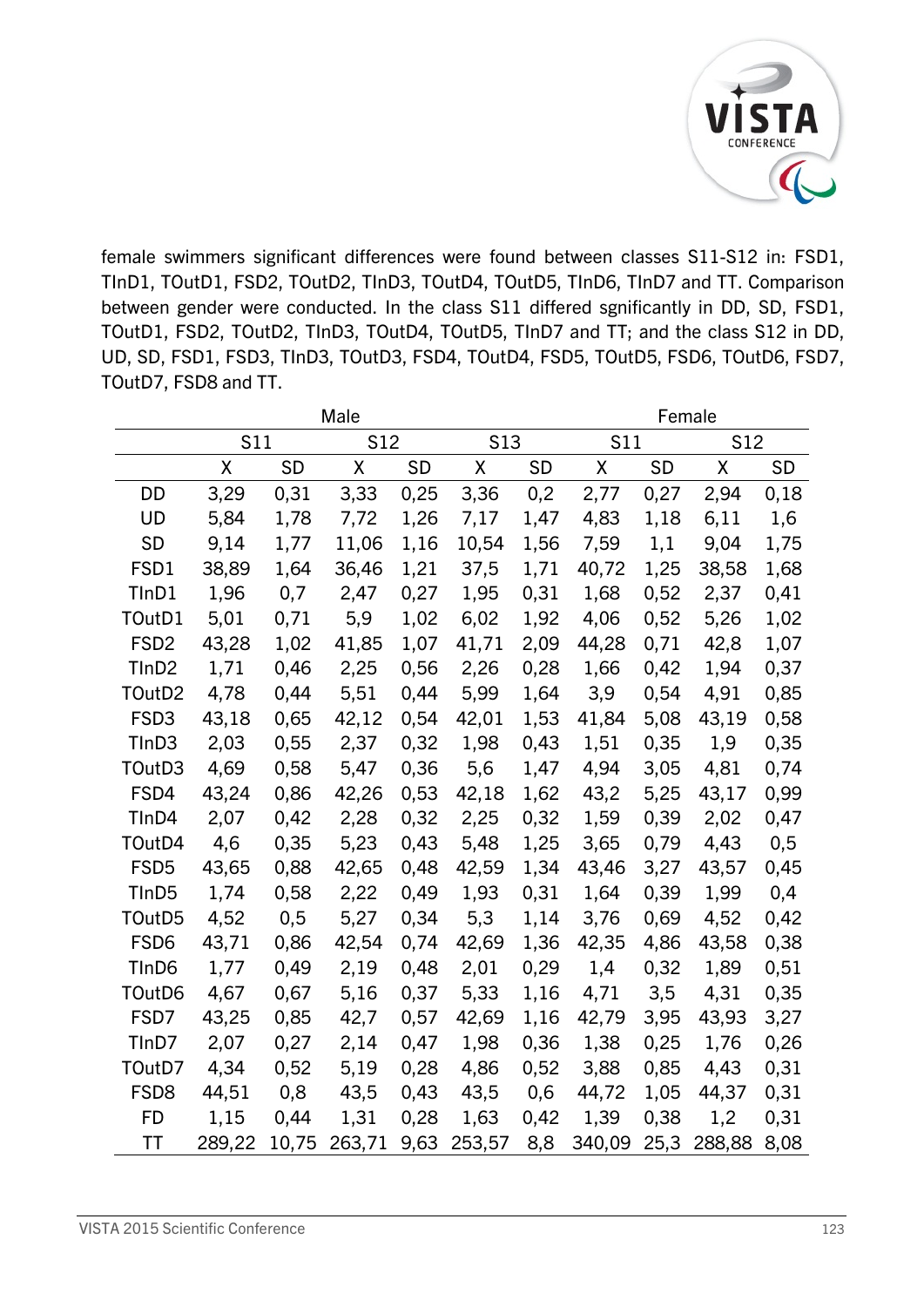

Table 1: Mean, standard deviation and comparisons between classes for each of the analyzed variables for female and male

#### Discussion and conclussion

The different variables analyzed by the method of individualized distances showed differences between classes S11, S12 and S13. These differences were not always significant. With regard to the comparison between genders the values achieved by the male were higher than female. These differences were not always significant.

Keyword(s): race analysis, swimming performance, visual impairment, Paralympic Games.

#### References:

Abdel-Aziz, Y. I., & Karar, H. M. (1971). Direct linear transformation from comparator coodinates into spacecoordinates in close range photogrammetry. Paper presented at the Symposium oncloserange photogrammetry, Falls-Church. E.E.U.U.

Arellano, R., & Sánchez, J. A. (2002). El análisis de la competición: estudio de la situación actual, variables y metodología. In R. Arellano & A. Ferro (Eds.), Análisis biomecánico de la técnica en natación : programa de control del deportista de alta competición (pp. 9-50). Madrid: Consejo Superior de Deportes.

Daly, D., Malone, L., Burkett, B., Gabrys, T., & Satkunskiene, D. (2009). Is sight the main deterrent to race performance in visually impaired competitive swimmers. Physical Education and Sport, 7(1), 1-15.

Malone, L., Sanders, R., Schiltz, J., & Steadward, R. (2001). Effects of visual impairment on stroke parameters in Paralympic swimmers. [Comparative Study Research Support, Non-U.S. Gov't]. Med Sci Sports Exerc, 33(12), 2098-2103.

Mallo, A., Navarro, E., Aranda, J., & Helsen, W. (2009). Activity profile of top-class association football referees in relation to fitness-test performance and match standard. Journal of Sports Science, 27, 9-17.

Mallo, A., Navarro, E., Garcia-Aranda, J., Gilis, B., & Helsen, W. (2007). Activity profile of topclass association football referees in relation to performance in selected physical test. Journal of Sport Science, 25(805-813).

Mallo, A., Veiga, S., López de Subijana, C., & Navarro, E. (2010). Activity profile of top-class female soccer refereeing in relation to the position of the ball. Journal of Science & Medicine in Sport, 13, 129 -132. IPC Swimming. (2005). Swimming Classification Manual.